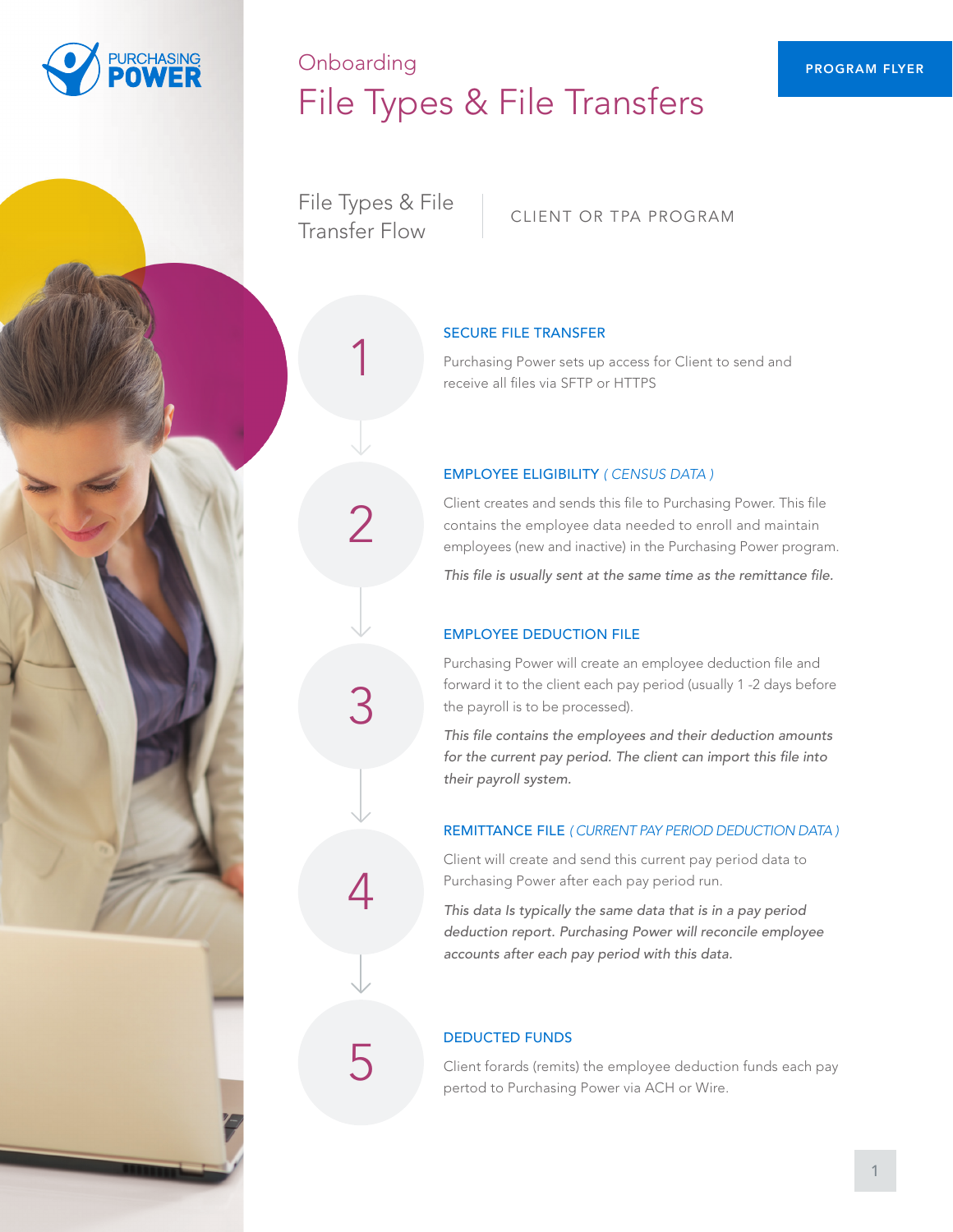## What Data is in an Eligibility File?



#### Client Produces and Sends File to Purchasing Power

This file will be needed weekly (usually when the Remittance file is sent) in order to update employee data (new and inactive) in the Purchasing Power system.

| <b>RECORD TYPE</b>                   | WHY PURCHASING POWER NEEDS THIS DATA                                                                                                                                                                            | <b>REQUIRED</b> |
|--------------------------------------|-----------------------------------------------------------------------------------------------------------------------------------------------------------------------------------------------------------------|-----------------|
| Unique Identifier                    | Used to accurately identify the employee                                                                                                                                                                        | Yes             |
| First Name                           | This information is important for future program<br>communications - certain information (address, etc.) is<br>necessary if a direct mail campaign or other direct effort is<br>part of the communication plan. | Yes             |
| Middle Initial                       |                                                                                                                                                                                                                 | No              |
| Last Name                            | Used as a point in matching leading to a more<br>accurate match                                                                                                                                                 | Yes             |
| Address 1                            | Used as a point in matching in cases where other<br>matching fails                                                                                                                                              | Preferred       |
| Address 2                            |                                                                                                                                                                                                                 | Preferred       |
| City, State & ZIP Code               |                                                                                                                                                                                                                 | Preferred       |
| Email Address                        |                                                                                                                                                                                                                 | Preferred       |
| Pay Frequency *                      | Ensures that payment amounts are correct based on<br>employee's true pay frequency                                                                                                                              | Yes             |
| Salary (or salary band)              | Used to determine employees' spending limits                                                                                                                                                                    | Yes             |
| Date of Hire                         | Used in determining employee eligibility                                                                                                                                                                        | Yes             |
| Location/Division<br>(If applicable) | Only required if necessary on deduction file for deductions<br>to be setup correctly                                                                                                                            | No              |
| Employment Status **                 | To advise us if employee's status has changed                                                                                                                                                                   | Yes             |
| Employment Type ***                  | Full-Time or Part-Time                                                                                                                                                                                          | Yes             |

#### ELIGIBILITY FILE FORMAT KEY

| <b>PAY</b>        | WK = Weekly         | <b>EMPLOYMENT STATUS**</b> |        | <b>EXAMPLES</b> $fMLA = Family Leave$ | <b>EMPLOYMENT TYPE***</b> |
|-------------------|---------------------|----------------------------|--------|---------------------------------------|---------------------------|
| <b>FREQUENCY*</b> | $BW = Bi-Weeklv$    | $ACT = Active$             | OF LOA | $MAT = Maternity Leave FT = FullTime$ |                           |
|                   |                     |                            |        |                                       |                           |
|                   | $SM =$ Semi-Monthly | $LOA =$ Leave of Absence   |        | $MED = Medical Leave$                 | PT = Part Time            |
|                   | $MT = Monthly$      | $TERM = Termination$       |        | $MIL = Military Leave$                |                           |

"Purchasing Power" is a registered trademark of Purchasing Power, LLC. Other

trademarks or registered trademarks used are the property of their respective owners. Pub. Date 02.2017 © 2017 Purchasing Power, LLC. All rights reserved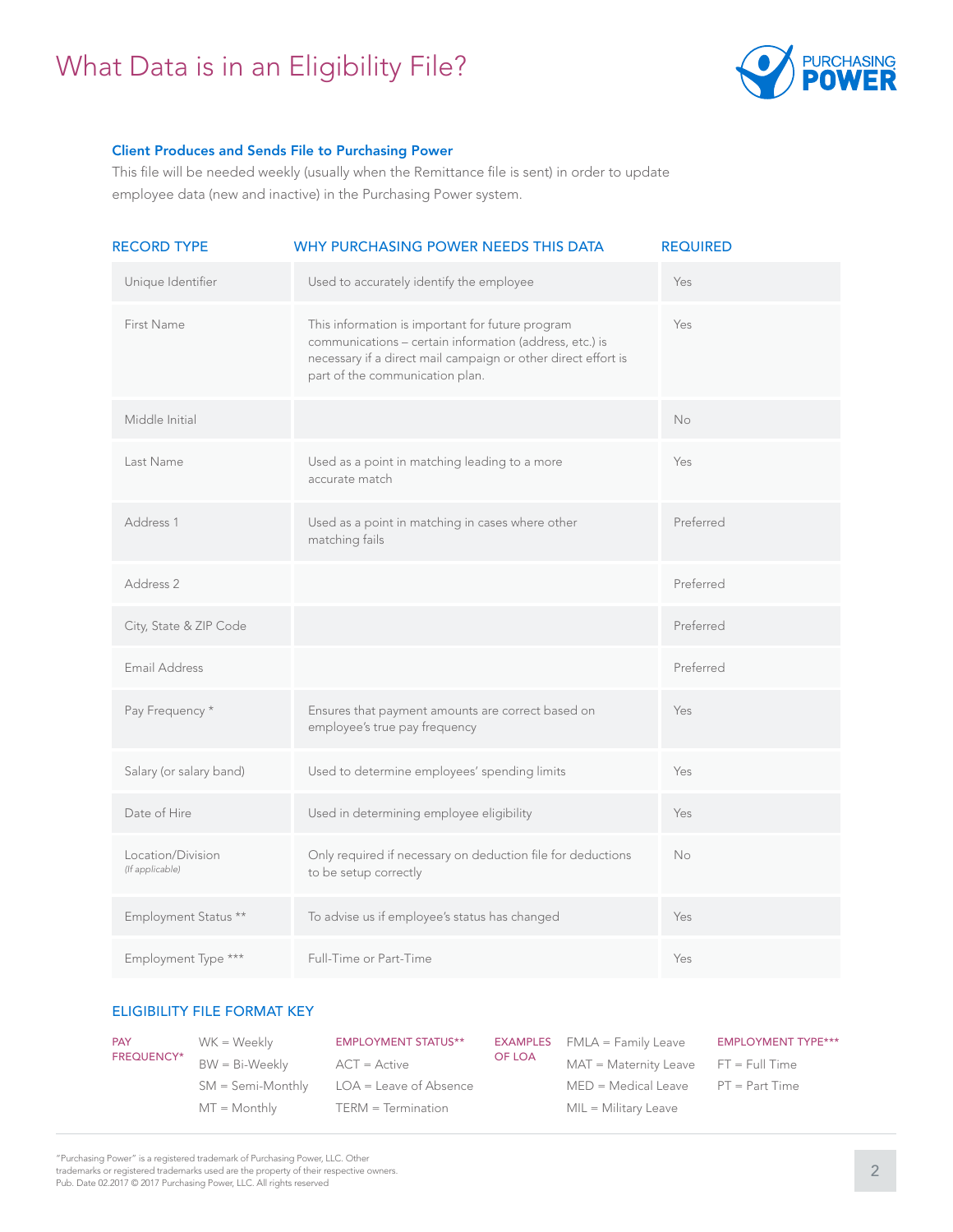## What Data is in a Deduction File?



#### Purchasing Power Produces and Sends to Client

Purchasing Power will create an employee deduction file and forward it to the client each pay period (usually 1-2 days before the payroll is to be processed).

| <b>RECORD TYPE</b>                   | WHY PURCHASING POWER NEEDS THIS DATA                                                 | <b>REQUIRED</b> |
|--------------------------------------|--------------------------------------------------------------------------------------|-----------------|
| Unique Identifier                    | Used to accurately identify the employee                                             | Yes             |
| First Name                           | Used as a point in matching leading to a more<br>accurate match                      | Yes             |
| Last Name                            | Used as a point in matching leading to a more<br>accurate match                      | Yes             |
| Location/Division<br>(If applicable) | Only required if necessary on deduction file for deductions<br>to be setup correctly | No              |
| <b>Next Deduction Date</b>           | To advise Client of when we expect payments to begin                                 | No              |
| Pay Frequency*                       | Ensuring that payment amounts are correct based on<br>employee's true pay frequency  | No              |
| Payment Amount                       | Ensuring that correct amounts are deducted from employees                            | Yes             |

#### DEDUCTION FILE FORMAT KEY

WK = Weekly BW = Bi-Weekly SM = Semi-Monthly MT = Monthly PAY FREQUENCY\*